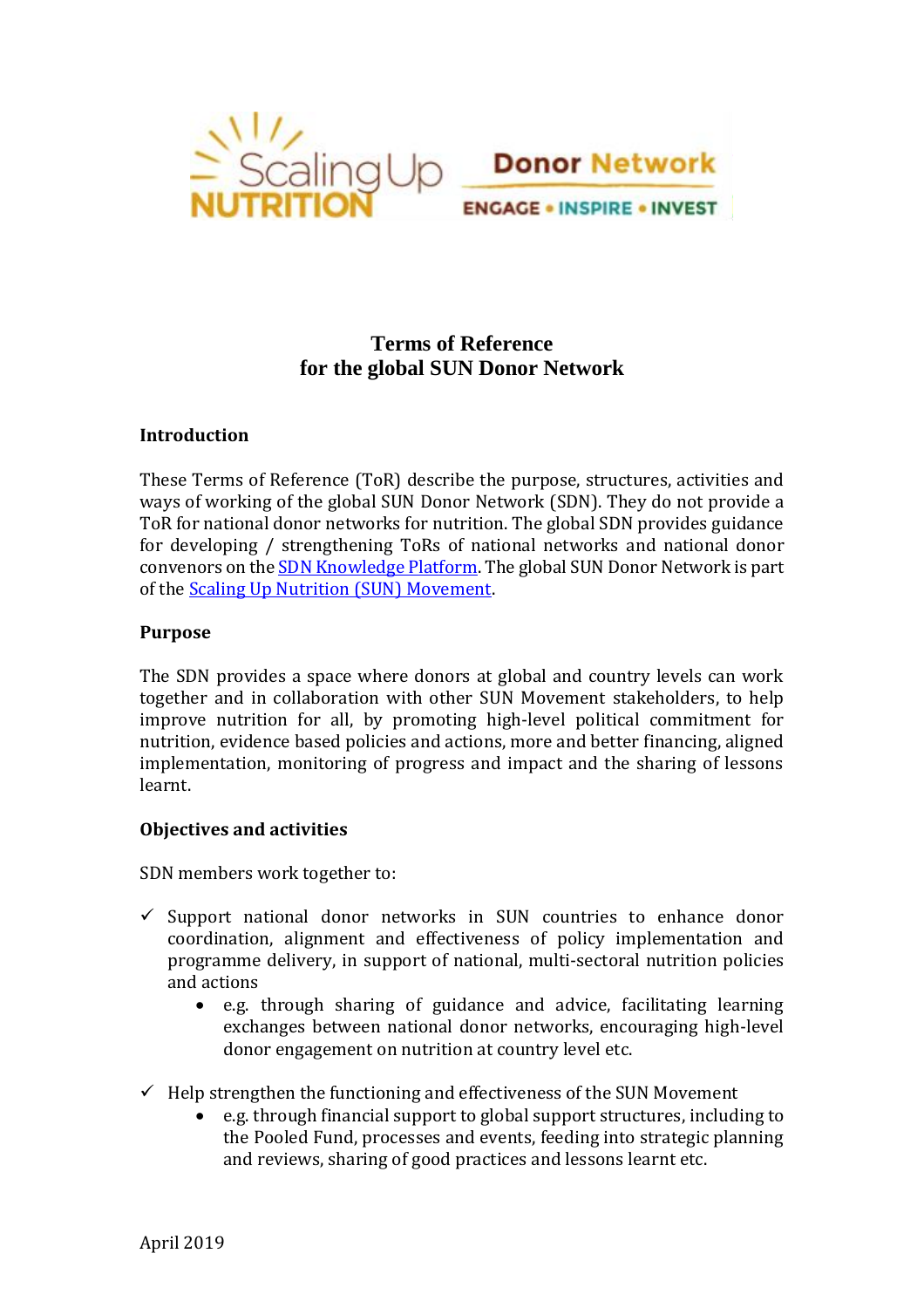- $\checkmark$  Help ensure that lessons from the SUN Movement inform and strengthen wider global and regional processes for nutrition and sustainable development and nutrition resource-tracking.
	- e.g. Nutrition for Growth, Decade of Action, Global Nutrition Report, Committee on World Food Security policy guidance, SDGs, R4D etc.

## **Guiding principles**

Members of the SDN are encouraged to emulate the hallmarks of effective partnerships as described in the [Good Nutrition Donor Partnership](https://docs.wixstatic.com/ugd/cc1040_ee321fdd62014c9180fd3c276d5508a2.pdf)  [Principles](https://docs.wixstatic.com/ugd/cc1040_ee321fdd62014c9180fd3c276d5508a2.pdf) agreed by global SDN members in Ottawa in 2010 as well as the [SUN](http://scalingupnutrition.org/about-sun/the-vision-and-principles-of-sun/)  [Movement Principles of Engagement.](http://scalingupnutrition.org/about-sun/the-vision-and-principles-of-sun/)

## **Membership**

The Network is open to any of the following types of donor organization providing nutrition related funding in SUN countries:

- $\checkmark$  bilateral donor
- $\checkmark$  multilateral government donors
- $\checkmark$  development bank
- $\checkmark$  private foundation

Other types of organization that are both recipients and providers of nutrition related funding in SUN countries, e.g. UN agencies, are not eligible to be members of the global SDN but may be invited to participate in SDN events and processes on an ad-hoc basis.

National donor networks for nutrition are also invited to be SDN members, represented by a convener or other network member from one of the above types of organization. Where the conveners of national donor networks are staff of UN agencies, they may be invited to participate in SDN events and processes on an adhoc basis.

Donor agencies and national donor networks that are interested in becoming SDN members should send an expression of interest to the SDN Facilitator.

The SDN is comprised of a technical level network and a senior level network:

- $\checkmark$  Technical level members have direct responsibilities for overseeing and supporting nutrition related donor investments within their agency
- $\checkmark$  Senior Officials ideally have a broader remit within the donor agency

## **Responsibilities of SDN members**

By joining the SDN, member organisations commit to

 $\checkmark$  emulate the Good Nutrition Donor Partnership Principles and the SUN Movement Principles of Engagement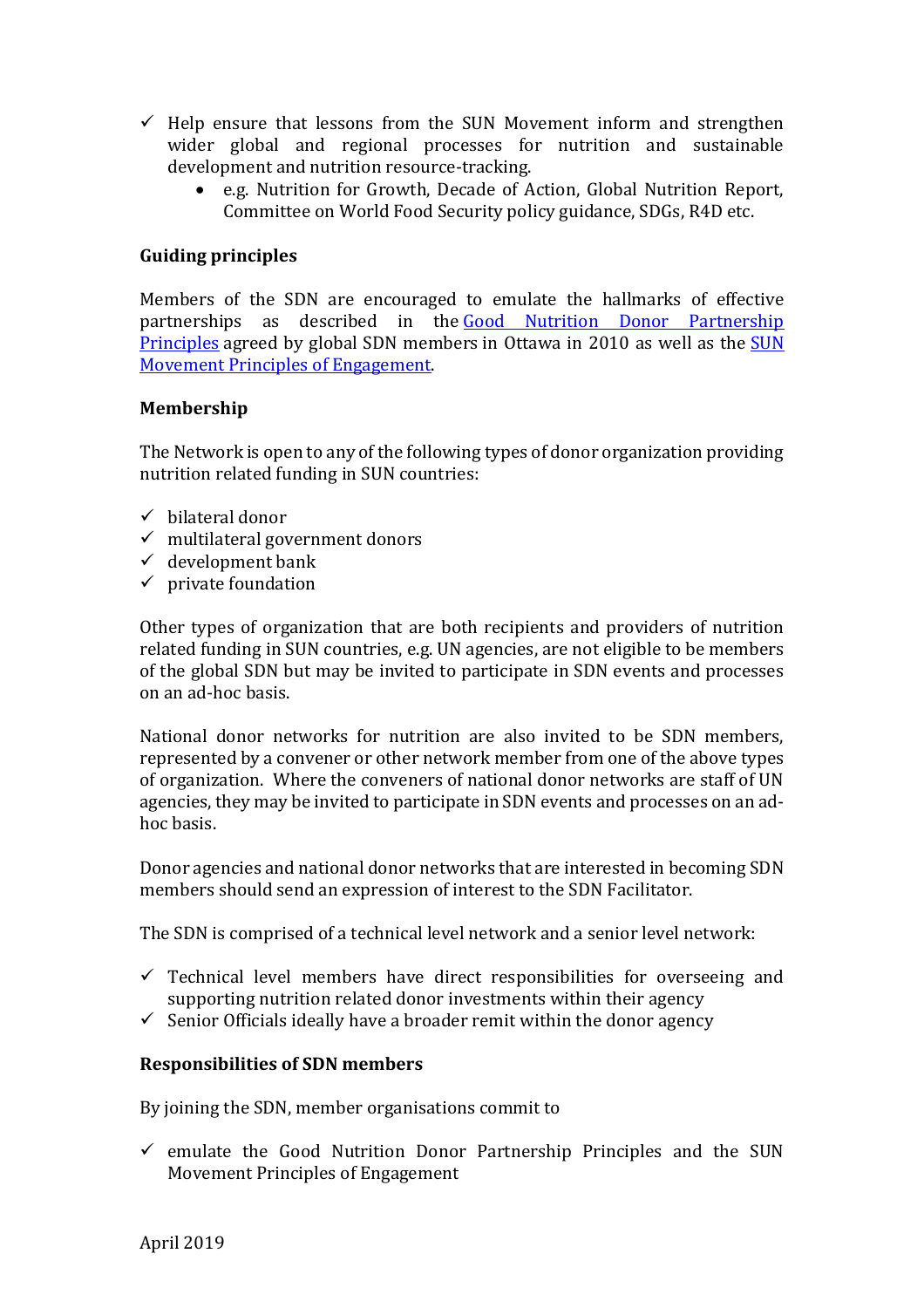- $\checkmark$  engage proactively and regularly to support the SDN activities
- $\checkmark$  contribute towards achieving the SDN strategic objectives
- $\checkmark$  ensure that gender equality and the empowerment of women and girls are at the core of all nutrition policies and activities

### **Senior Officials**

The roles of Senior Officials from SDN member organisations are to:

- $\checkmark$  review progress against and guide the implementation of the SDN work plan
- $\checkmark$  ensure the active engagement of their organisation in the SDN
- $\checkmark$  as appropriate, explore opportunities for enhancing agency commitments and contributions to nutrition
- $\checkmark$  as appropriate, explore opportunities to reinforce the importance of gender equality and the empowerment of women and girls in nutrition interventions, and incorporate these values in SDN work plan
- $\checkmark$  where relevant, encourage senior officials at country level, within their own agencies, to elevate and maintain nutrition as a priority in country strategies
- $\checkmark$  where relevant, encourage governments of SUN countries and other stakeholders to do likewise within their national sustainable development strategies and plans.

The SDN develops a Senior Officials work plan, aligned with the overall SDN work plan, as required.

## **Facilitators and strategic leads**

The work of the SDN is facilitated by a Lead Facilitator supported by one or more co-facilitators. The Lead Facilitator is funded and contracted by a member of the SDN as agreed amongst the membership. The role and ways of working of the Lead Facilitator are described in a separate ToR approved by SDN members.

#### **Ways of working**

The global SDN develops an annual or biennial *work plan* describing how the SDN will work towards the purpose and objectives outlined in this Terms of Reference.

*Strategic Objective Leads* facilitate the activities under each Strategic Objective in the work plan.

Working groups may be established by *Strategic Objective Leads* to enable the participation of SDN members

At technical level the SDN holds monthly virtual *meetings* and at least one face-toface meeting per year to review progress against and revise work plans. Other calls or meetings may be held on an ad hoc basis.

The SDN aims to hold at least two *Senior Officials meetings* per year, one being a face-to-face meeting.